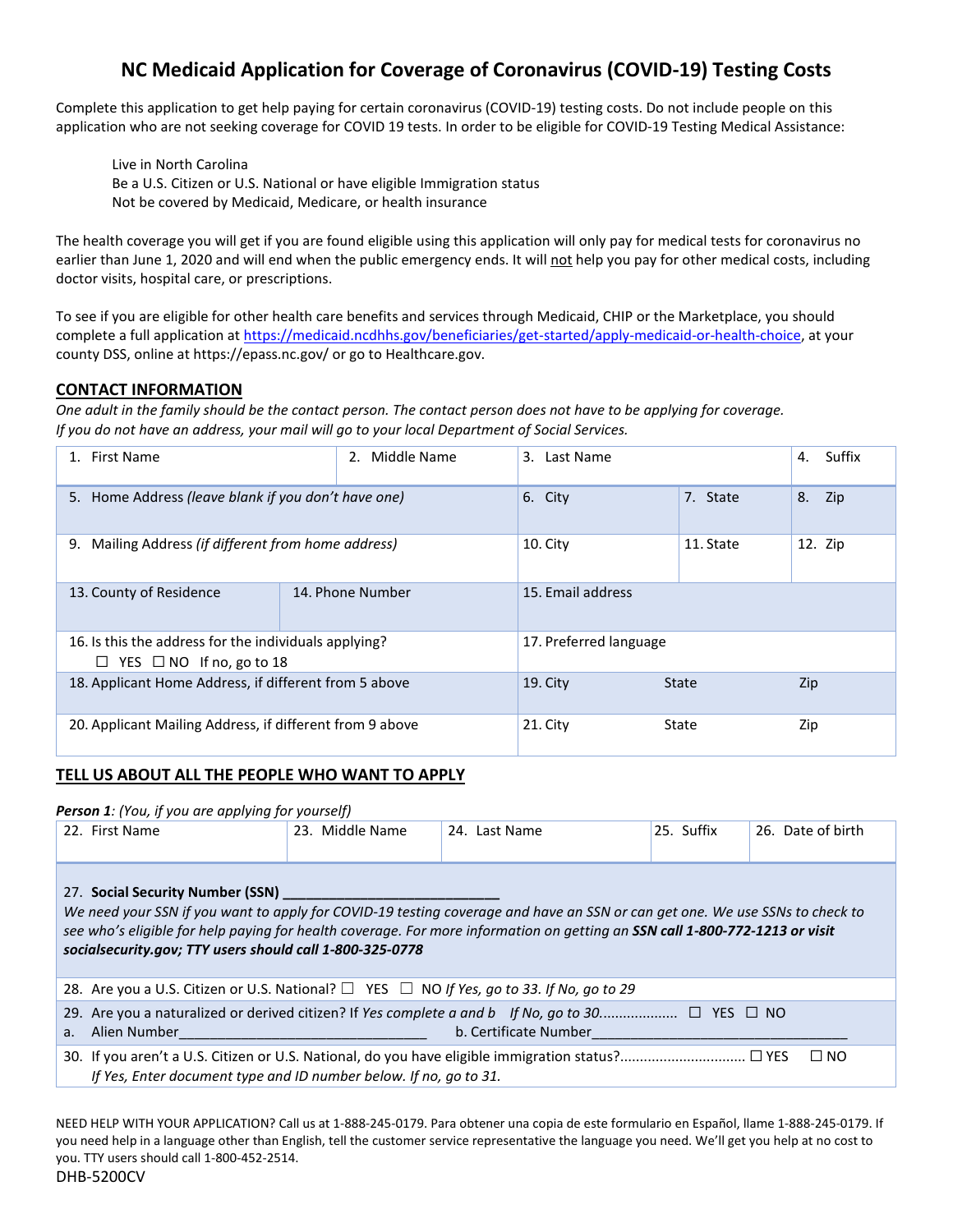| a. Immigration document type                                                                                                                                                                                                                                                                                                                                     | b. Status type (optional) | c. Name as it appears on your immigration document |            |                   |  |
|------------------------------------------------------------------------------------------------------------------------------------------------------------------------------------------------------------------------------------------------------------------------------------------------------------------------------------------------------------------|---------------------------|----------------------------------------------------|------------|-------------------|--|
| d. Alien or I-94 number                                                                                                                                                                                                                                                                                                                                          |                           | e. Card number or passport number                  |            |                   |  |
| f. SEVIS ID or expiration date (optional)                                                                                                                                                                                                                                                                                                                        |                           | g. Other (Category code or country of issuance)    |            |                   |  |
|                                                                                                                                                                                                                                                                                                                                                                  |                           |                                                    |            |                   |  |
| 32. Are you, or your spouse or parent, an honorably discharged veteran or an active-duty member of the US military?                                                                                                                                                                                                                                              |                           |                                                    |            |                   |  |
| 33. If Hispanic/Latino, ethnicity (OPTIONAL - check all that apply)<br>□ Mexican □ Mexican-American □ Puerto Rican □ Cuban □ Other __________                                                                                                                                                                                                                    |                           |                                                    |            |                   |  |
| 34. Race (OPTIONAL - Check all that apply)<br>□ White or Caucasian □ Black or African-American □ Asian □ Native Hawaiian □ Other Pacific Islander                                                                                                                                                                                                                |                           |                                                    |            |                   |  |
| 35. Have you received a COVID 19 test within the last 3 months? $\Box$ Yes $\Box$ NO If yes, please indicate which month(s).<br>36. Did you have any medical insurance in the last 3 month(s)? $\Box$ Yes $\Box$ NO If yes, please indicate which month(s).                                                                                                      |                           |                                                    |            |                   |  |
|                                                                                                                                                                                                                                                                                                                                                                  |                           |                                                    |            |                   |  |
| <b>WHO ELSE WANTS TO APPLY?</b>                                                                                                                                                                                                                                                                                                                                  |                           |                                                    |            |                   |  |
| Person 2: Tell us about other family members applying for coverage of coronavirus testing costs. Attach copies of this application for                                                                                                                                                                                                                           |                           |                                                    |            |                   |  |
| additional applicants.                                                                                                                                                                                                                                                                                                                                           |                           |                                                    |            |                   |  |
| 37. First Name                                                                                                                                                                                                                                                                                                                                                   | 38. Middle Name           | 39. Last Name                                      | 40. Suffix | 41. Date of birth |  |
| 42. Social Security Number (SSN)<br>We need Person 2's SSN if they want to apply for COVID-19 testing coverage and has an SSN or can get one. We use SSNs to check<br>to see who's eligible for help paying for health coverage. For more information on getting an SSN call 1-800-772-1213 or visit<br>socialsecurity.gov; TTY users should call 1-800-325-0778 |                           |                                                    |            |                   |  |
|                                                                                                                                                                                                                                                                                                                                                                  |                           |                                                    |            |                   |  |
| a. Alien Number:                                                                                                                                                                                                                                                                                                                                                 | b. Certificate Number:    |                                                    |            |                   |  |
| If Yes, Enter document type and ID number below. If no, go to 46                                                                                                                                                                                                                                                                                                 |                           |                                                    |            |                   |  |
| a. Immigration document type b. Status type (optional)<br>c. Write your name as it appears on your immigration document                                                                                                                                                                                                                                          |                           |                                                    |            |                   |  |
| d. Alien or I-94 number<br>e. Card number or passport number                                                                                                                                                                                                                                                                                                     |                           |                                                    |            |                   |  |
| g. Other (Category code or country of issuance)<br>f. SEVIS ID or expiration date (optional)                                                                                                                                                                                                                                                                     |                           |                                                    |            |                   |  |
|                                                                                                                                                                                                                                                                                                                                                                  |                           |                                                    |            |                   |  |
| 47. Is Person 2, or their spouse or parent, an honorably discharged veteran or an active-duty member of the US military?                                                                                                                                                                                                                                         |                           |                                                    |            |                   |  |
| 48. If Hispanic/Latino, ethnicity (OPTIONAL - check all that apply)<br>□ Mexican □ Mexican-American □ Puerto Rican □ Cuban □ Other ___________                                                                                                                                                                                                                   |                           |                                                    |            |                   |  |
| 49. Race (OPTIONAL - Check all that apply)<br>□ White or Caucasian □ Black or African-American □ Asian □ Native Hawaiian □ Other Pacific Islander<br>□ American Indian or Alaska Native □ Other: __                                                                                                                                                              |                           |                                                    |            |                   |  |
| 50. Has Person 2 received a COVID 19 test within the last 3 months? $\Box$ Yes $\Box$ NO If yes, please indicate which month(s).                                                                                                                                                                                                                                 |                           |                                                    |            |                   |  |
| 51. Did person 2 have any medical insurance in the last 3 month(s)? $\Box$ Yes $\Box$ NO If yes, please indicate which month(s).<br>NEED HELP WITH YOUR APPLICATION? Call us at 1-888-245-0179. Para obtener una copia de este formulario en Español, llame 1-888-245-0179. If                                                                                   |                           |                                                    |            |                   |  |

you need help in a language other than English, tell the customer service representative the language you need. We'll get you help at no cost to you. TTY users should call 1-800-452-2514.